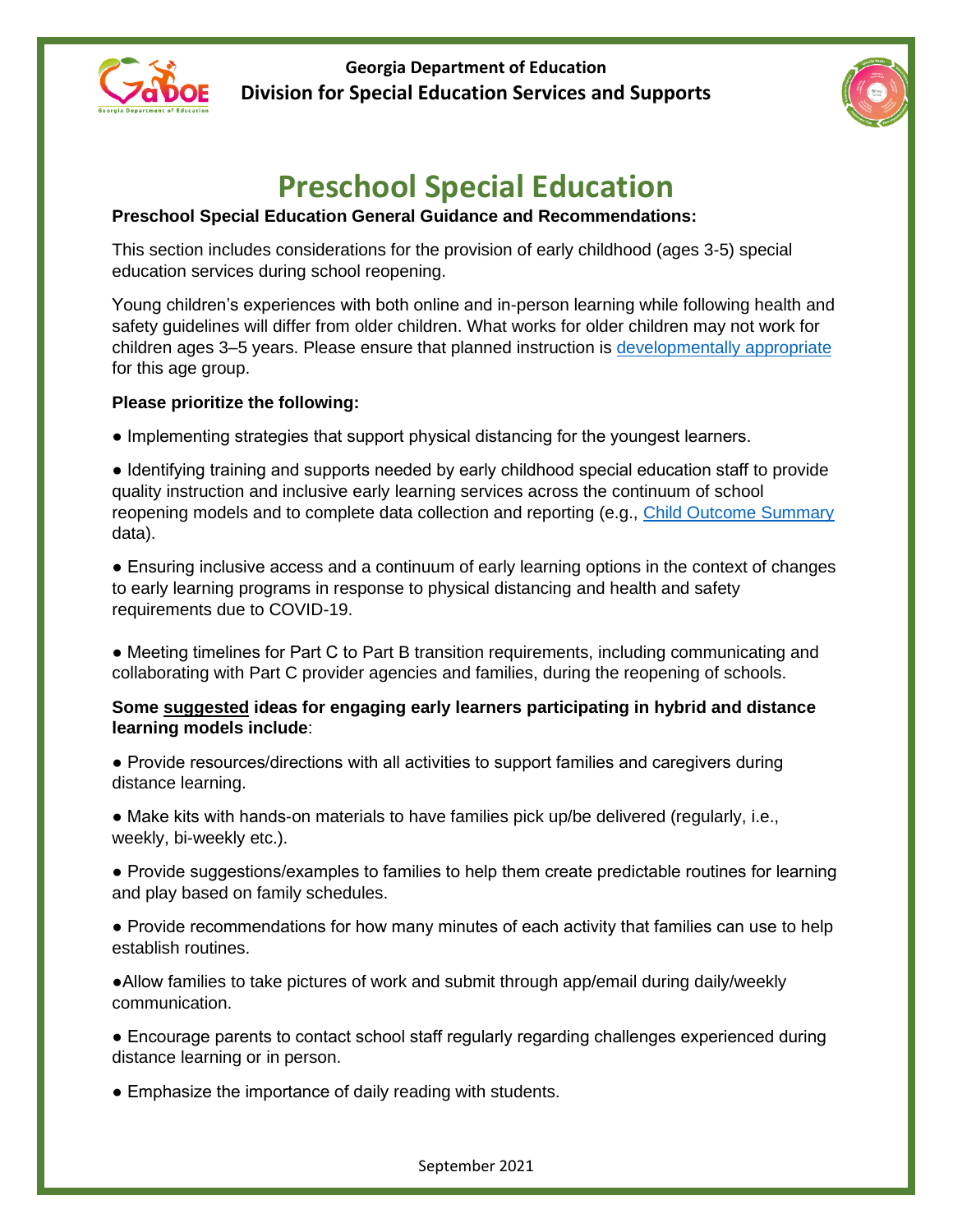



- Model examples of how instruction translates to home settings.
- Provide guidance on how to follow their child's lead and how learning success can look.

● Provide prompts (questions/videos) for families to use during learning activities, play activities and reading that encourage critical thinking. ("Tell me about what you are building." "What are you using to build it?").

## **Part C to Part B Transitions**

New federal guidance has been released about the impact of the pandemic on young children (**[Read the Letter to OSERS State and Local Partners](https://lnks.gd/l/eyJhbGciOiJIUzI1NiJ9.eyJidWxsZXRpbl9saW5rX2lkIjoxMDMsInVyaSI6ImJwMjpjbGljayIsImJ1bGxldGluX2lkIjoiMjAyMTA4MjQuNDQ5NzIyNzEiLCJ1cmwiOiJodHRwczovL3NpdGVzLmVkLmdvdi9pZGVhL2ZpbGVzL3J0cy1pZGVhLTA4LTI0LTIwMjEucGRmP3V0bV9jb250ZW50PSZ1dG1fbWVkaXVtPWVtYWlsJnV0bV9uYW1lPSZ1dG1fc291cmNlPWdvdmRlbGl2ZXJ5JnV0bV90ZXJtPSJ9.g89tB-j5xErywmpdBBwLh_Rudur4hmasUjmSmqgY604/s/633490851/br/111330925590-l)**). Districts are expected to complete timely evaluations and implement an IEP by the child's third birthday, if he/she is found eligible for special education.

● **New OSEP Transition Clarification: The transition process begins when the LEA is notified that a child is approaching their third birthday and may be eligible for services, NOT at the transition meeting/conference. Each LEA should have procedures in place to ensure that they are receiving and accounting for all the students provided to them by their local Part C program.** 

●Transition meetings should happen within the timelines established by state and federal regulations.

● Districts should review existing data from Part C agency providers to assist in decisions regarding eligibility. If the IEP Team believes there is enough current information to complete a comprehensive evaluation and determine Part B eligibility, the district can complete the evaluation and eligibility process using the existing data.

● If face-to-face transition planning meetings and assessments are held, staff should ensure that they are conducted while following health and safety guidelines, including physical distancing.

#### **Programmatic Planning:**

Georgia utilizes the Child Outcome Summary Process (COS) to gather data for [Early Childhood](https://www.gadoe.org/Curriculum-Instruction-and-Assessment/Special-Education-Services/Pages/Early-Childhood-Outcomes---Indicator-7.aspx)  [Outcomes-Indicator 7.](https://www.gadoe.org/Curriculum-Instruction-and-Assessment/Special-Education-Services/Pages/Early-Childhood-Outcomes---Indicator-7.aspx) 

● Teachers, related services providers, and diagnostic team members should complete the Child Outcome Summary training modules to support accurate data collection and interrater reliability. The modules can be assigned to personnel in the Professional Learning Opportunities (PLO) section of the [GaDOE Portal.](https://portal.doe.k12.ga.us/login.aspx)

● [COS Process Professional Development](https://ectacenter.org/eco/pages/cospd.asp) resources are available on the Early Childhood Technical Assistance (ECTA) website.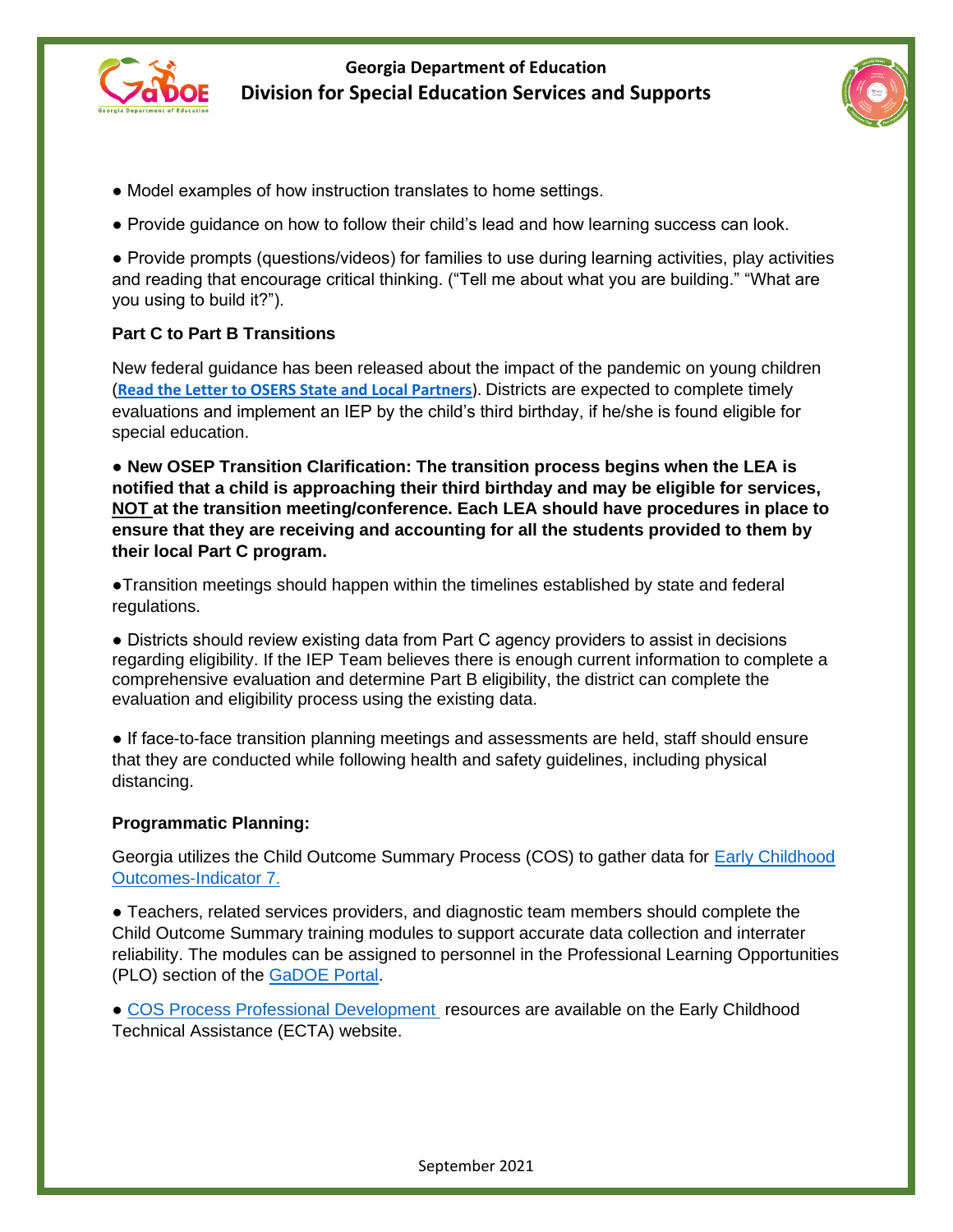



# **Frequently Asked Questions:**

#### **Can preschool special education students participate in any of the GaDOE-identified Alternative Instructional Delivery Models?**

Yes, preschool students can be served within any of the [alternative instructional models.](https://www.gadoe.org/External-Affairs-and-Policy/communications/Documents/Special%20Education%20Restart%20Guidance%20(7-30-2020).pdf) Additionally, preschool students should not be excluded from participating in instructional models available to school aged students within the district. Districts should consider ways to provide instruction for young children in a developmentally appropriate manner using [recommended practices.](https://www.dec-sped.org/dec-recommended-practices)

#### **How can we support behavioral and social-emotional goals that rely on peer interactions for students participating in hybrid or distance learning?**

When peer interactions with classmates are currently not an option, we encourage adult and sibling interactions with preschool special education students.

#### **Some IEP goals are related to classroom routines. How should those goals be addressed for students?**

Districts can provide families with suggestions related to routines at home that are important for family life and individual student self-help skills. Families and teachers can collaborate to create items like visual schedules like those used in classrooms to use in the home after the routine has been identified. Some examples of activities could be:

- Wash Hands
- Brush Teeth
- Breakfast
- Read a Book together
- Play with one toy for specified amount of time
- Go outside for a walk

#### **Are teachers, therapists and/or related service providers allowed to provide services at a licensed childcare program?**

Yes, teachers, therapists and related service providers are permitted to provide services at a childcare program. If a therapist must visit a child in a licensed childcare program, the therapist must be counted in the group size of 50 persons in a self-contained classroom. The teacher, therapist or related service provider must follow all requirements including initial health check upon arrival, before entering the program. Additionally, the program must ensure that criminal background check rules are followed. If access is not granted, the district should review the Alternative Instructional Delivery models listed in the [restart guidance](https://www.gadoe.org/External-Affairs-and-Policy/communications/Documents/Special%20Education%20Restart%20Guidance%20(7-30-2020).pdf) to adapt instructional models for the students impacted by the facility policy. The district should maintain detailed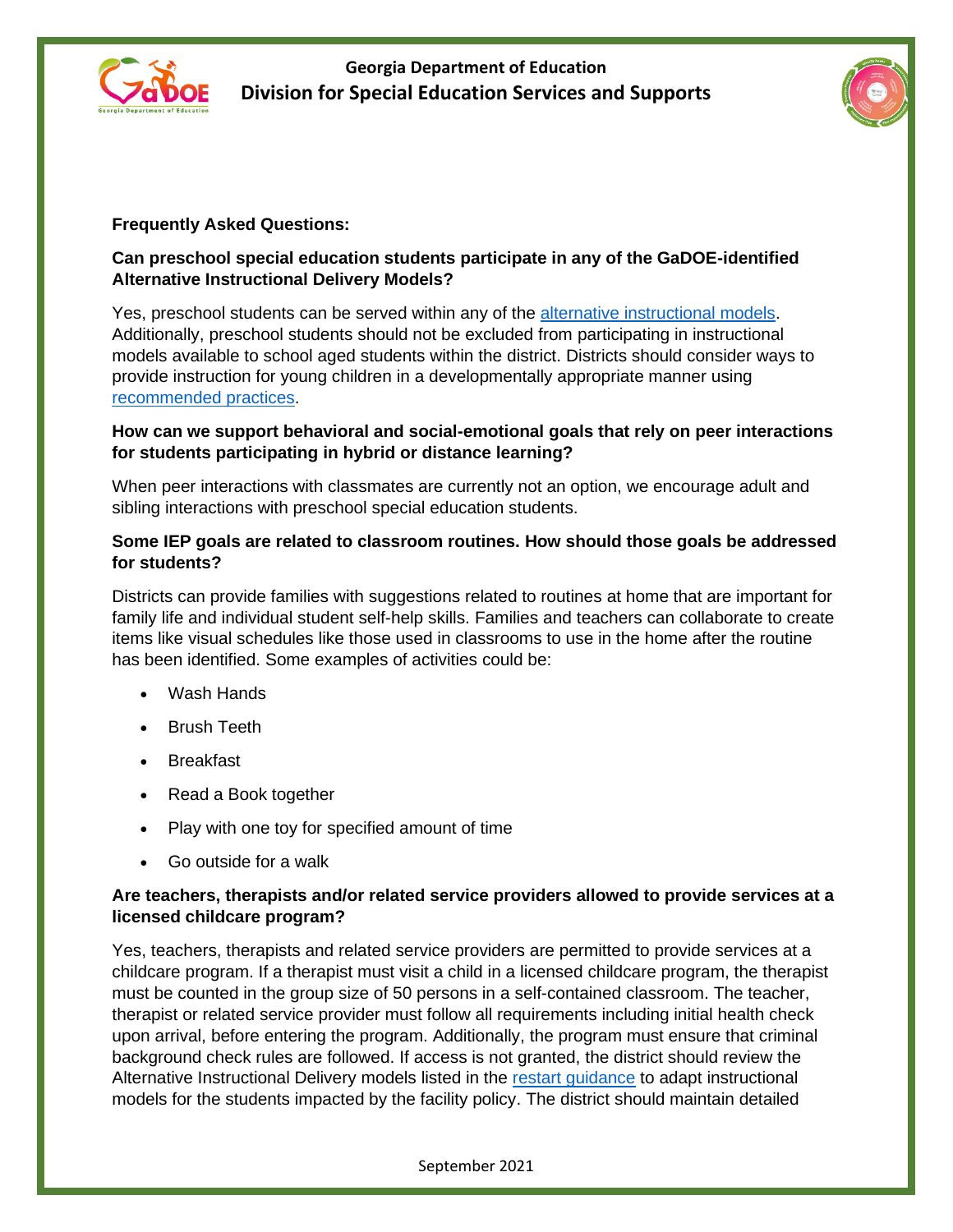



documentation regarding efforts to provide services in the childcare facilities and adjustments made if the facility will not allow providers to enter the building.

Please refer the [Department of Early Care and Learning \(DECAL\)](http://www.decal.ga.gov/) for additional information.

## **What is the guidance regarding face coverings?**

Based on [Centers for Disease Control and Prevention \(CDC\) guidance,](https://www.cdc.gov/coronavirus/2019-ncov/faq.html) children ages 3-5 are **recommended** to wear masks when they are in a childcare or classroom setting. Children between the age of 3 and 5 should be supervised if they are wearing a mask. No child should wear a mask while napping. If the mask is creating discomfort or resulting in the child touching their face frequently, reconsider whether a mask is appropriate for that child. **Please refer to [CDC](https://www.cdc.gov/coronavirus/2019-ncov/prevent-getting-sick/cloth-face-cover-guidance.html#who-should-wear) for the most updated guidance and the Department of Early Care and Learning for additional guidance**.

## **Are we expected to have the child's IEP in place by their third birthday as children transition from Part C to Part B services?**

Yes, the federal government has not waived or changed this IDEA requirement related to Early Childhood Part C to B Transition-Indicator 12. Subsequently, as children transitioning from Part C to Part B are evaluated and found eligible during this time, it is the expectation that districts complete those activities and start the IEP services on or before the child's third birthday.

## **Will we complete the OSEP Early Childhood Outcome exit data (Indicator 7) as we normally would for the 2021-2022 school year?**

Yes, you will enter the school year exit data at the end of this school year. OSEP has not waived or changed this IDEA requirement related to Early Childhood Outcomes -Indicator 7.

## **Are there resources to help plan distance learning and overall programmatic planning for young children?**

- **[National Association for the Education of Young Children \(NAEYC\) -](https://www.naeyc.org/our-work/for-families) Family [Resources Page](https://www.naeyc.org/our-work/for-families)** This website provides resources, tips, and ideas around child development and early learning domains.
- **Zero to Three - [At-Home Activity Guide](https://www.zerotothree.org/resources/3264-at-home-activity-guide)** This list of activities helps support development through play for infants and toddlers. The activities suggested for the toddlers can easily apply or be adapted for preschoolers.
- **[Coping with COVID-19](https://www.naeyc.org/resources/topics/covid-19)** Online resources to provide information from NAEYC, the CDC, and other educational organizations. There are multiple resources to support
- **Ready Rosie - Healthy at [Home: A Toolkit for Supporting Families Impacted by](https://healthyathome.readyrosie.com/)  [COVID-19](https://healthyathome.readyrosie.com/)** A free toolkit as a resource to support families with information and resources for supporting the children in their care.
- **[The National Center for Pyramid Model Innovations \(NCPMI\) -](https://challengingbehavior.cbcs.usf.edu/Implementation/family.html) Teaching Social [Emotional Skills](https://challengingbehavior.cbcs.usf.edu/Implementation/family.html)** Activities, materials, and tools to help children promote selfregulation or problem solving.